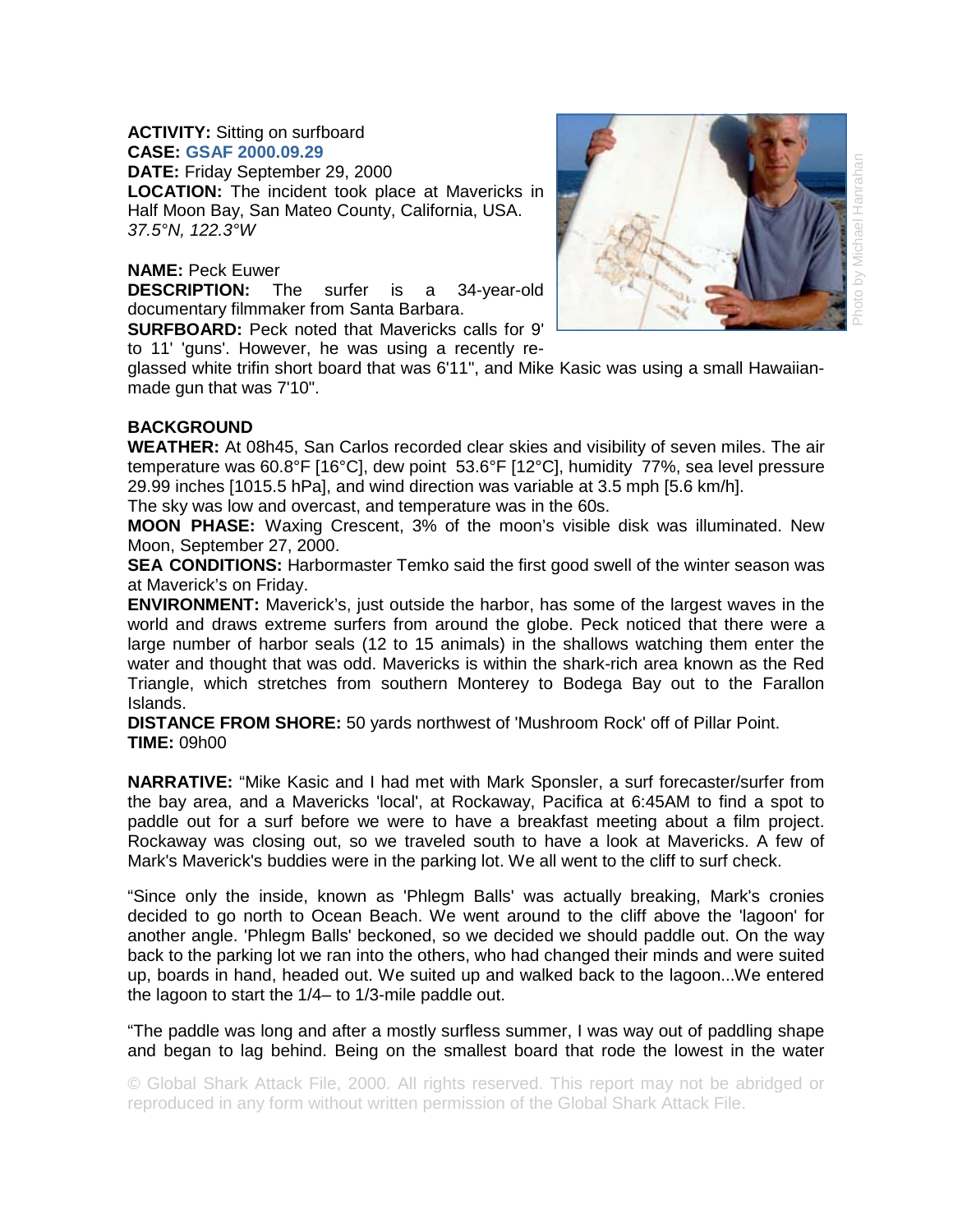didn't help either. When we had paddled just past 'Mushroom Rock', which marks the edge of the exposed reef, we reconvened and told Mark to keep going and we would see him out there. I sat up to stretch my lower back and shoulders, and then Mike and I continued to paddle.

"The next instant, I was hit with unbelievable violence from below. My first thought was a wave had sucked out and I had somehow dropped onto dry reef. When I saw a huge gray head and sharp conical snout rise up at my elbow, I knew differently. I don't have a clear vision of the rest of the encounter, I vaguely remember seeing it's teeth and an eye. In an instant it released my board and must have pumped its tail hard underneath me, since the water swirled heavily beneath me and I had to hold on tight. Miraculously, I never fell off the board. Mike said that for a moment the dorsal fin headed towards him, before disappearing.

"I looked at Mike and his face was drained of color. I was terrified to put my arms in the water, but the desire to get out over rode. I was sure that the shark would hit again. My first instinct was to catch whitewater up onto dry reef that was inside of us and bristling with mussels, but Mike wisely talked me down. We decided to shoot a small gap in the reef on the inside of 'Mushroom Rock'. After catching some white water through a gap, I was pushed farther into the lagoon than I wanted to be and ended up having to do a few sloppy duck dives to head northeast towards the shallows. Finally we made it to waist-deep water and got off our boards, and looked at mine. The magnitude of the damage caused an endless chorus of expletives. I have never experienced the surge of adrenaline I felt that day and I likely never will again." … *Peck Euwer* 

**INJURY:** "I had two slashes through the leg of my wetsuit, but not a single scratch." said Peck.

**DAMAGE TO SURFBOARD:** According to Peck, the shark's lower jaw hit the underside of his board first, making a large dent off to the left of the stringer; then the upper jaw clamped down on the board from above. Fortunately, Peck was still in the air from the initial impact when the jaws met.

**SPECIES INVOLVED:** The incident involved a white shark, *Carcharodon carcharias*. From the



bite radius on the surfboard, it was determined that the shark was nearly 14 feet in length.

**SOURCES:** Peck Euwer, Ocean.com; D.W. Cole & M. DesJardins, Santa Cruz Sentinel; Los Angeles Times, http://www.ocean.com/Library/SeaStories/Peck's%20Attack/

© Global Shark Accident File, 2000. All rights reserved. This report may not be abridged or reproduced in any form without written permission of the Global Shark Accident File.